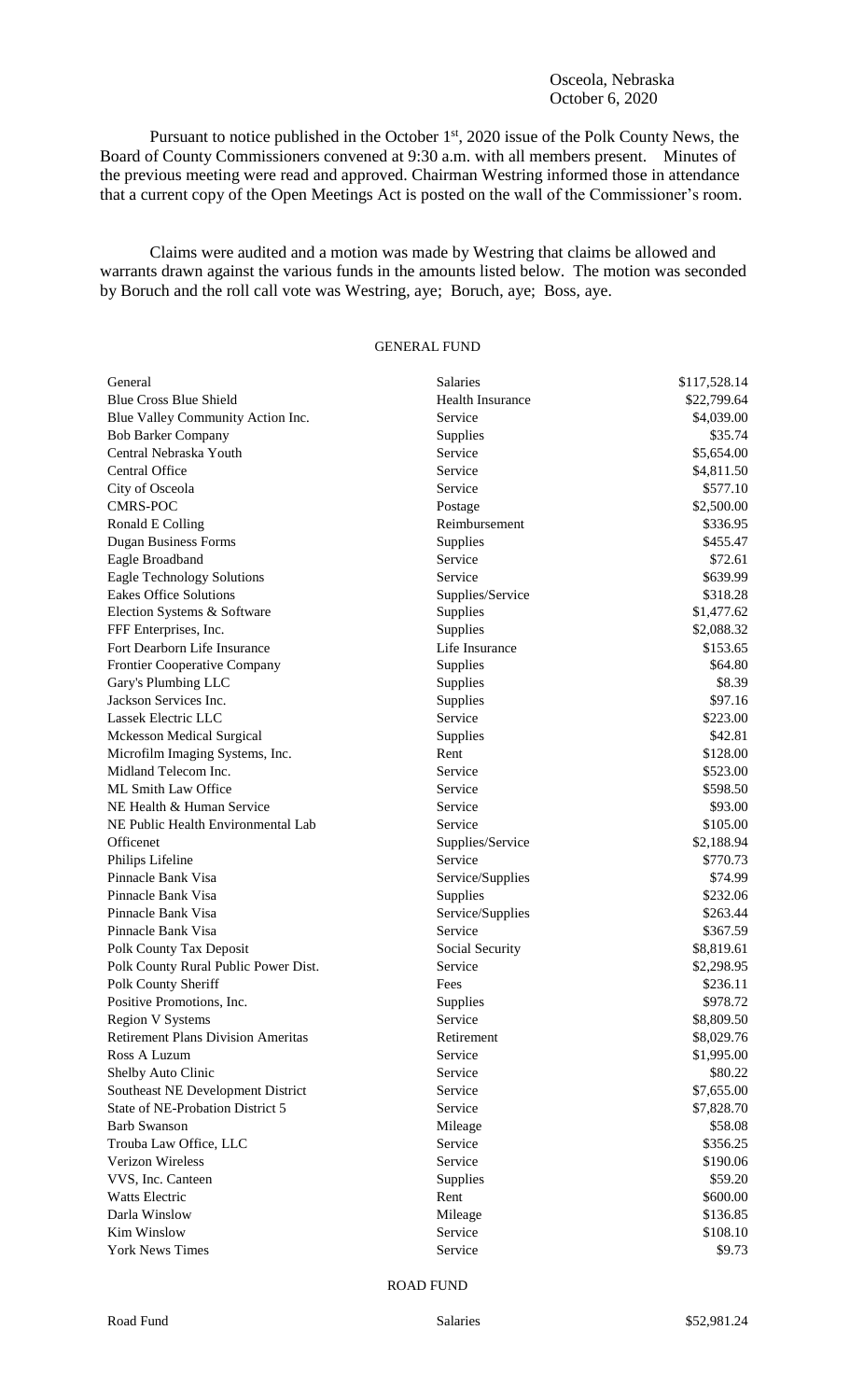| Barco Municipal Products Inc.               | Supplies                | \$200.08    |  |  |
|---------------------------------------------|-------------------------|-------------|--|--|
| <b>Black Hills Energy</b>                   | <b>Utilities</b>        | \$38.25     |  |  |
| <b>Blue Cross Blue Shield</b>               | <b>Health Insurance</b> | \$5,115.48  |  |  |
| Carl's Skrap                                | Service                 | \$36.00     |  |  |
| City of Osceola                             | Utilities               | \$69.89     |  |  |
| City of Stromsburg                          | Utilities               | \$129.02    |  |  |
| Dale R Johnson Enterprises                  | Gravel & Borrow         | \$17,030.87 |  |  |
| <b>Filter Care</b>                          | Supplies                | \$84.15     |  |  |
| Fort Dearborn Life Insurance Co.            | Life Insurance          | \$81.40     |  |  |
| Friesen Auto                                | Service                 | \$82.87     |  |  |
| Gary's Plumbing LLC                         | Supplies                | \$42.45     |  |  |
| Hays Land Surveying, LLC                    | Service                 | \$76.50     |  |  |
| Johnson Sand & Gravel Co. Inc.              | Supplies                | \$622.38    |  |  |
| Marsden's Auto Clinic                       | Supplies                | \$250.64    |  |  |
| Midland Telecom Inc.                        | Service                 | \$618.64    |  |  |
| Midwest Service & Sales Co.                 | Supplies                | \$9,395.80  |  |  |
| Nebraska Department of Revenue              | Supplies                | \$778.00    |  |  |
| Northside Inc.                              | Supplies                | \$946.50    |  |  |
| Osceola Implement & Supply Inc.             | Service/Supplies        | \$104.22    |  |  |
| Osceola Tire & Service                      | Service/Supplies        | \$1,132.84  |  |  |
| Polk County Tax Deposit Account             | Social Security         | \$4,017.10  |  |  |
| Polk County Rural Public Power Dist.        | Service                 | \$204.76    |  |  |
| Rally Auto Parts                            | Supplies                | \$642.84    |  |  |
| <b>Retirement Plans Division Ameritas</b>   | Retirement              | \$3,463.94  |  |  |
| Shelby Lumber Co. Inc.                      | Supplies                | \$71.01     |  |  |
| Village of Shelby                           | Service                 | \$96.80     |  |  |
| Windstream Nebraska Inc.                    | Service                 | \$177.44    |  |  |
| <b>SENIOR SERVICES FUND</b>                 |                         |             |  |  |
| Good Samaritan Society-Osceola              | Service                 | \$50.00     |  |  |
| <b>Midwest Covenant Home</b>                | Service                 | \$12,066.37 |  |  |
| STR, LLC                                    | Service                 | \$200.00    |  |  |
| <b>INHERITANCE TAX FUND</b>                 |                         |             |  |  |
| Michael W. Bryan, Per. Rep.                 | Refund                  | \$303.51    |  |  |
| City of Osceola                             | Ambulance Subsidy       | \$2,000.00  |  |  |
| City of Stromsburg                          | Ambulance Subsidy       | \$2,000.00  |  |  |
| <b>DAS State Accounting-Central Finance</b> | Service                 | \$448.00    |  |  |
| MIPS Inc.                                   | Service                 | \$2,147.60  |  |  |
| Osceola Public Library                      | Library Subsidy         | \$2,500.00  |  |  |
| Polk Fire & Rescue District                 | Ambulance Subsidy       | \$2,000.00  |  |  |
| Polk Public Library                         | Library Subsidy         | \$2,500.00  |  |  |
| Shelby Community Library                    | Library Subsidy         | \$2,500.00  |  |  |
| Shelby Rural Fire District                  | Ambulance Subsidy       | \$2,000.00  |  |  |
| SMP, LLC                                    | Service                 | \$600.00    |  |  |
| <b>Stromsburg Public Library</b>            | Library Subsidy         | \$2,500.00  |  |  |
| 911 EMERGENCY MANAGEMENT FUND               |                         |             |  |  |

| Windstream Nebraska Inc.              | Service          | \$253.75 |
|---------------------------------------|------------------|----------|
|                                       | <b>WEED FUND</b> |          |
| City of Osceola                       | <b>Utilities</b> | \$68.65  |
| Constellation New energy Gas Division | <b>Utilities</b> | \$6.17   |
| Gary's Plumbing LLC                   | Service          | \$57.76  |
| Midland Telecom Inc.                  | Service          | \$65.00  |
| Osceola Tire & Service                | Supplies         | \$44.77  |
| Polk County Rural Public Power Dist.  | Service          | \$47.73  |

The following fees for the month of September were earned by the various offices and submitted to the County Treasurer. County Treasurer receipts show fees earned were credited to the appropriate county funds.

| Dwaine Ladwig, County Sheriff | \$1,189.09 |
|-------------------------------|------------|
| Debra S. Girard, County Clerk | \$4,592.34 |